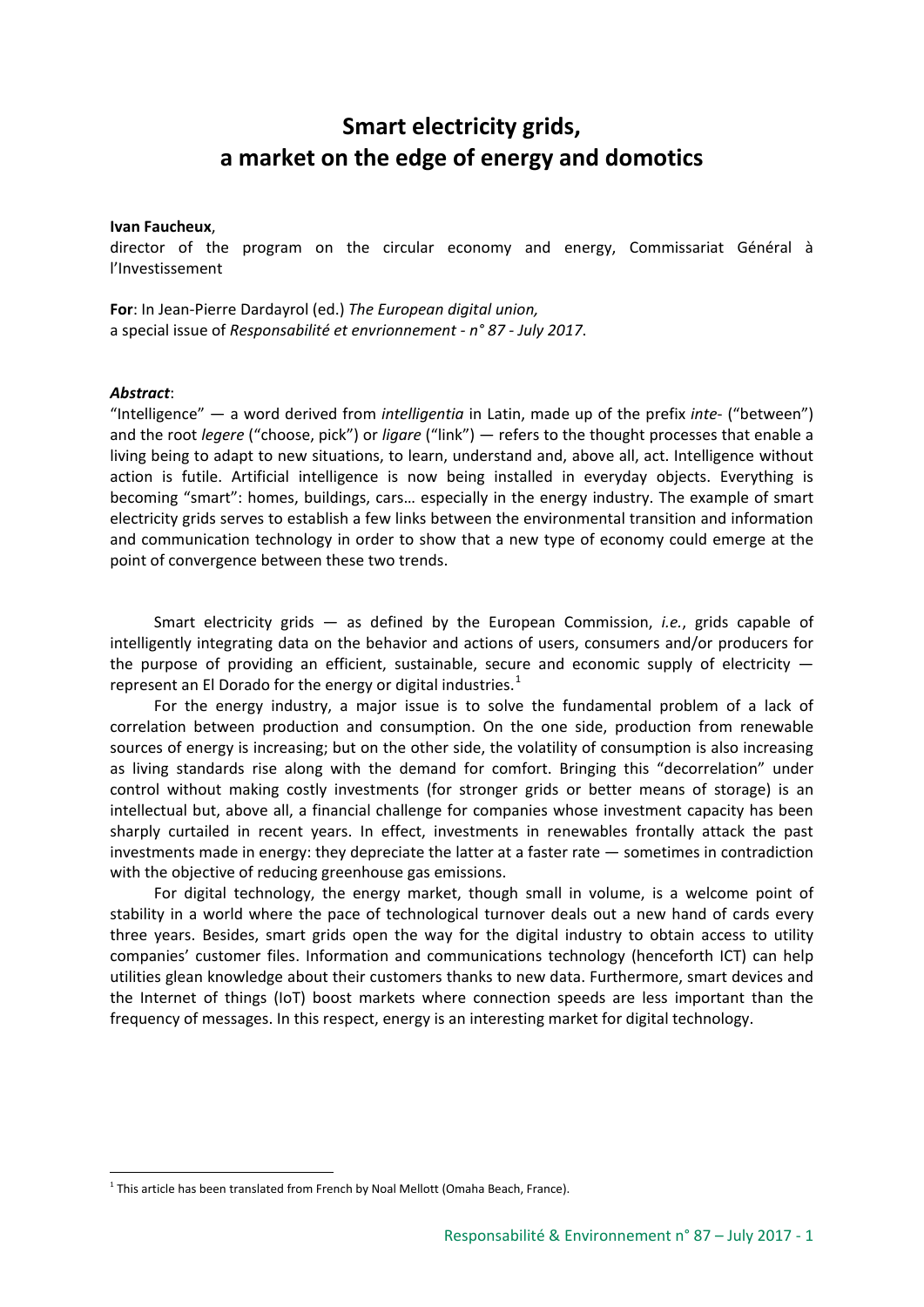As for smart grids, questions arise about the new hand of cards being dealt out to economic stakeholders. The question that utility companies must ask has less to do with how many customers they have than with what new services they will offer to them. Given the much faster technological turnover in ICT, players in telecommunications have long considered the proposal of new services to their customers to be a critical factor for standing out among competitors.

The digital industry's interest in the energy market is not purely intellectual. It follows from a development strategy, clear evidence of this being the recent buyouts by firms such as Google of companies in the business of managing the demand for energy. Unless they cooperate on new offers, French players, whether in energy or ICT, risk coming in second after the American Web giants, the so-called GAFA(M) now dominant in the market. Opposite these giants, whose financial capacity is incommensurate with European power companies or ICT firms, the positioning of French players in this market must be all the smarter since it cannot be monolithic.

For now, we have to admit that national or even international firms have staked out positions mostly in experimental projects. Services for a large-scale roll-out are still in the pipeline. This remark does not hold for France alone. Everywhere around the world, start-ups are proposing new products and services; but the mega-order that would propel this market has not yet been passed. The massive installation of Linky (a smart electric meter) and Gaspar (a smart gas meter) has not sufficed to give a decisive boost to the roll-out of innovative services. The reduction in consumption (and of the average energy bill) thanks to these meters very seldom justifies the investment: for most consumers, from €80 to €100 per year compared with an investment ranging from €1000 to €1500. Projections based on an incremental improvement of these figures are not all that promising in the short or medium terms.

#### **Figure 1: Electricity consumption in France and consumption peaks**

Peak demand (GW) Consumption, corrected (TWh) Consumption, gross (TWh)

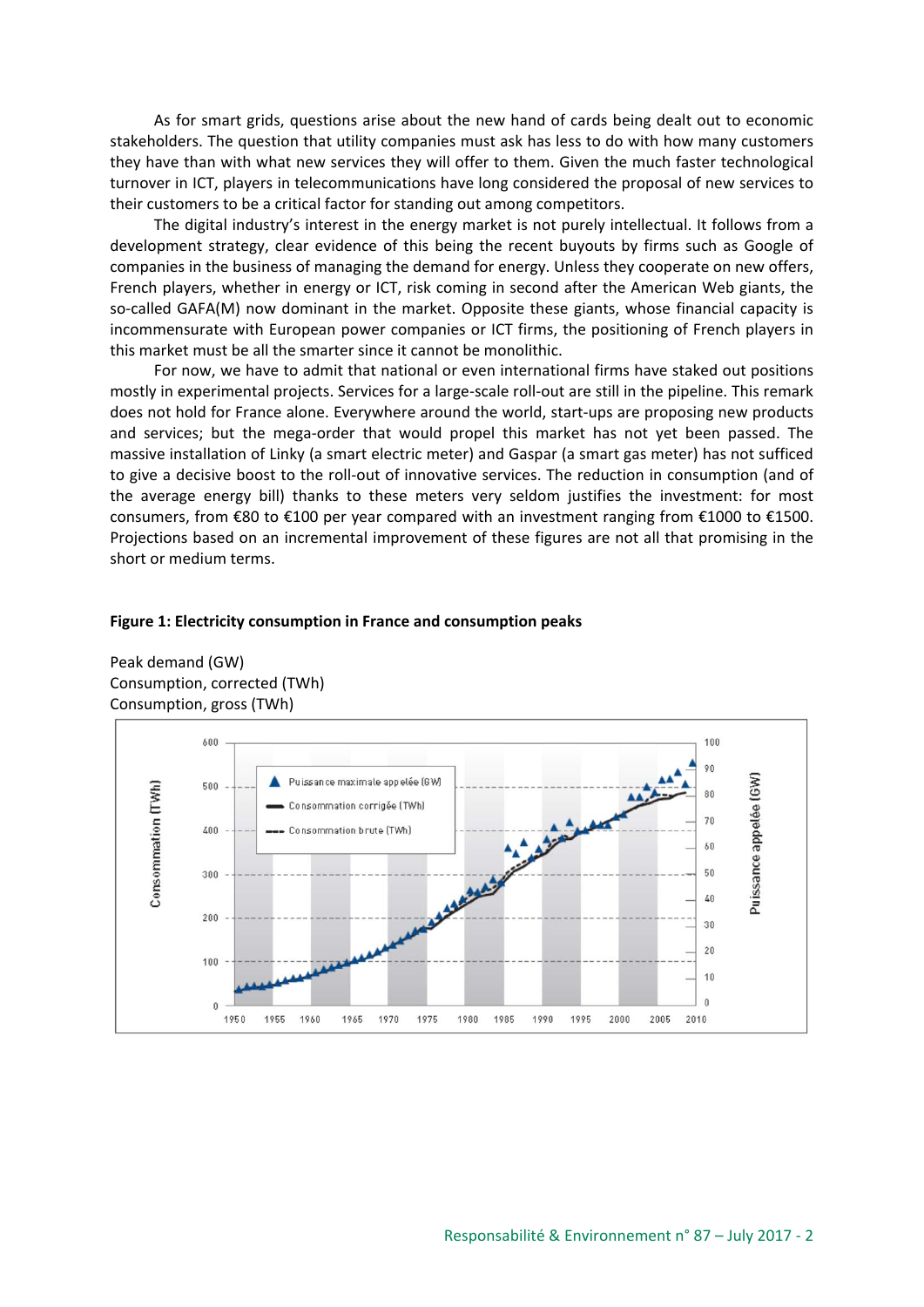| Table $1$ :                                                                                                                                                                                        |           |           |           |           |
|----------------------------------------------------------------------------------------------------------------------------------------------------------------------------------------------------|-----------|-----------|-----------|-----------|
| <b>Predictions of peak power</b>                                                                                                                                                                   |           |           |           |           |
| during the winter (between 2012/2013 and 2024/2025)                                                                                                                                                |           |           |           |           |
|                                                                                                                                                                                                    | 2012/2013 | 2014/2015 | 2019/2020 | 2024/2025 |
| Peak power at normal<br>temperatures (GW)                                                                                                                                                          | 86.9      | 88.2      | 91.0      | 94.9      |
| Peak power "with one out of ten<br>chances" (GW)                                                                                                                                                   | 102.0     | 103.8     | 107.7     | 112.0     |
| These predictions rely on a baseline scenario of estimates made in 2009 of the supply/demand<br>equilibrium.<br>Source: Electricity Transmission Network (RTE: Réseau de Transport d'Électricité). |           |           |           |           |

## The upsurge: A new business model

An unspoken postulate in the foregoing description is that energy consumers and producers are structurally distinct economic agents. Will this distinction remain relevant in the coming years?

As consumers, thanks to advances in technology, start using the energy they themselves are producing, they will eventually internalize the requirements weighing on the production of renewables, since they will be their own customers. Although this self-production and -consumption is still more a communications gimmick than a deep economic trend, the wording of regulatory texts has taken it seriously.

For this new business model to develop however, groups must form who enter into transactions outside the usual commercial circuits for merchandise (even if the merchandise is electrons or more broadly, calories, frigories or what not…). Self-consumption needs to reach a threshold volume before having a significant impact on global energy consumption.

This model, wherein commercial relations rapidly take shape outside the established circuits, brings to mind what has happened to consumers in dealings with hotels and taxis or for car-sharing or selling used goods. All these business models have had two preliminary conditions: *a)* an "asset" with a marginal value of zero (apart from eventual costs) that individuals want to sell or rent while taking account of their investment; and *b)* an information system that reliably conveys information about the quality of this asset (for sale or rental) and reliably transmits the corresponding financial transaction.

Logistics is still a constraint in the energy market, whether for electricity or natural gas. Besides the costs of the grid, and unlike in telecommunication networks, there are physical — and therefore costly — restrictions on the transmission or transportation of energy. For this reason, as for goods of little value for which the question of logistics overrides the quest for the best price/quality ratio, the approach to user (consumer and producer) groups will remain local.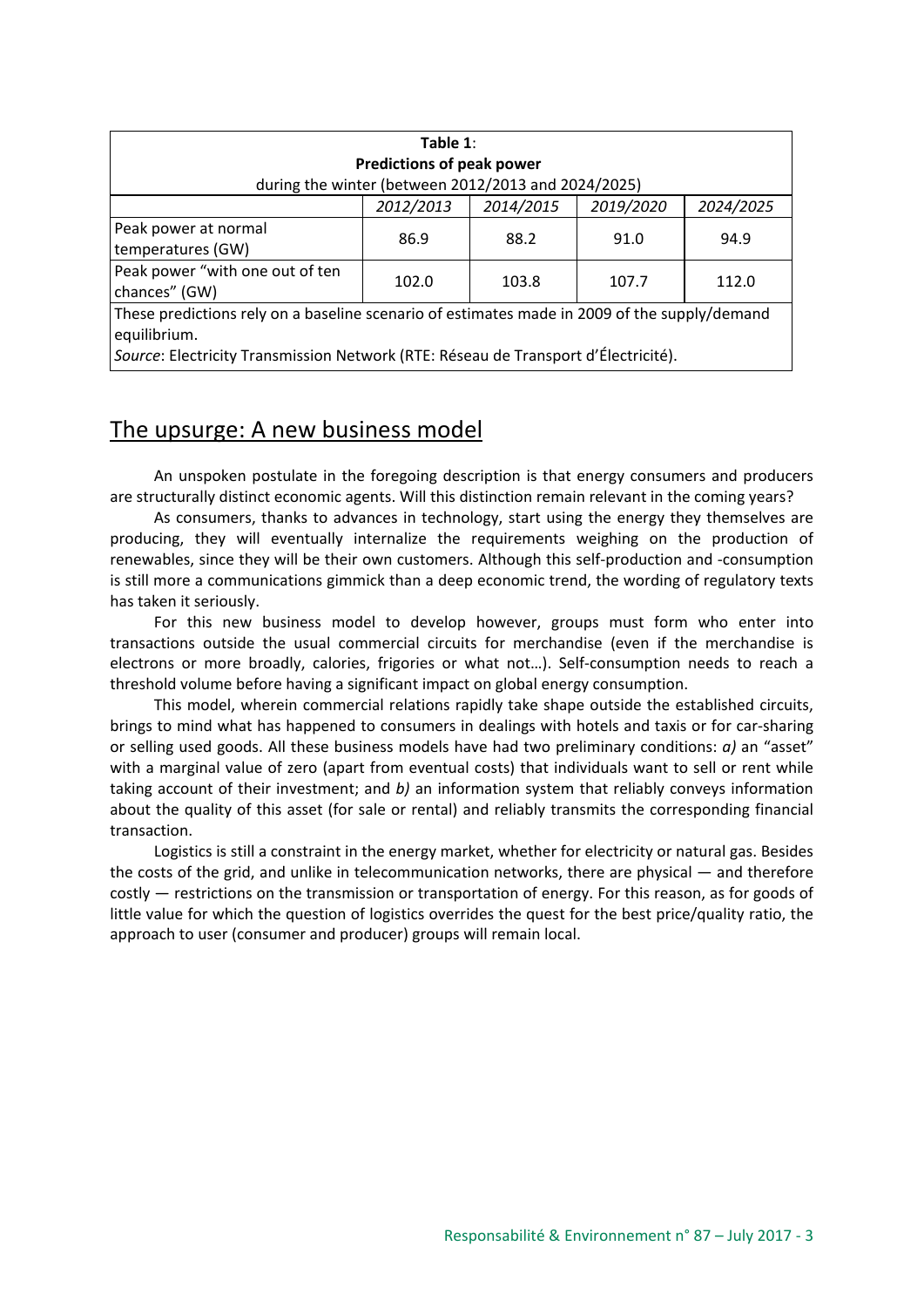## A new model for electricity: Why now?

A new business model is not a necessity however, since the price of what is to be exchanged is low (a few dozen euros per megawatt hour — a French household consumes between four and five MW per year). After all, logistics is a drawback. Furthermore, tinkering with home installations must, given the dangers, be formally forbidden. Under these conditions, what reasons might lead to adopting this new model?

The FIRST is inherent in the mode of production of renewables, which clearly resembles the business model in car-sharing or rental services for tools, equipment, etc. In the case of renewables, investment costs weigh heaviest, while production costs are often marginally low, even tending toward zero. Unlike for conventional goods, maximizing the use of production units is a factor that carries ever more weight for renewables. The latter cannot indefinitely benefit from the priority currently granted to them for uploading onto the grid. Given that these production units will figure for twenty to thirty years among the owners' assets, the long-term issue, worthy of consideration, is to find outlets other than self-consumption for renewables.

The SECOND reason is the much lower production costs of renewables. In some localities, renewables are able to compete with electricity from the grid. If the cost of storing electricity drops significantly, a break-even point might even be within reach. Let us have a (technical) dream: an energy mix with 100% renewables by 2050. Although the facts of the market will probably turn out to be less than that, renewables will, for sure, represent a significant part, if not the majority, of the energy mix.

The THIRD reason is the upsurge in digital applications for assembling the new business model's building blocks. Given its ability to predict production, act at a distance on points of consumption, and relay reliable information through blockchains, thus making it possible to bill transactions, digital technology has proven that it can rapidly, sometimes suddenly, spur industries (other than those involved in producing dematerialized goods, where this transition is already history).

The FOURTH reason is that this business model is starting to work for the big firms that, positioned as intermediaries, are capable of capturing a significant share of transactions. The counterpart to the already low marginal costs is a heavy initial investment. Amazon, Uber and Airbnb have, at different stages of maturity, switched to this sort of business model. Other businesses are imagining that they can duplicate this model.

### And… in other sectors of the economy?

It is very tempting to try duplicating this business model in the market for "environmental goods". After all, an inevitable trend in our societies is, we might say, toward an irreversibly sober consumption of resources, thanks to ICT. This means assigning a value to nature. Let us take the example of  $CO<sub>2</sub>$ . At present, calculations are made of how much of this gas economic agents emit into the atmosphere. However the value per tonne of  $CO<sub>2</sub>$  has not proven convincing on the markets set up under the European Union Emission Trading Scheme (EUETS): wide price disparities between countries, ranging from 30 cents to more than €300 per tonne. Nonetheless, natural resources do have a price even though it is not obvious how to set it nor how to convince economic agents to accept it.

ICT's increased efficiency has given a boost to the environmental transition in the broadest sense. Smart electricity grids combine two critical factors for the emergence of a real market between unorganized groups of consumers and producers (often one and the same), namely: the low marginal costs of production and the possibility of being competitive with substitutes.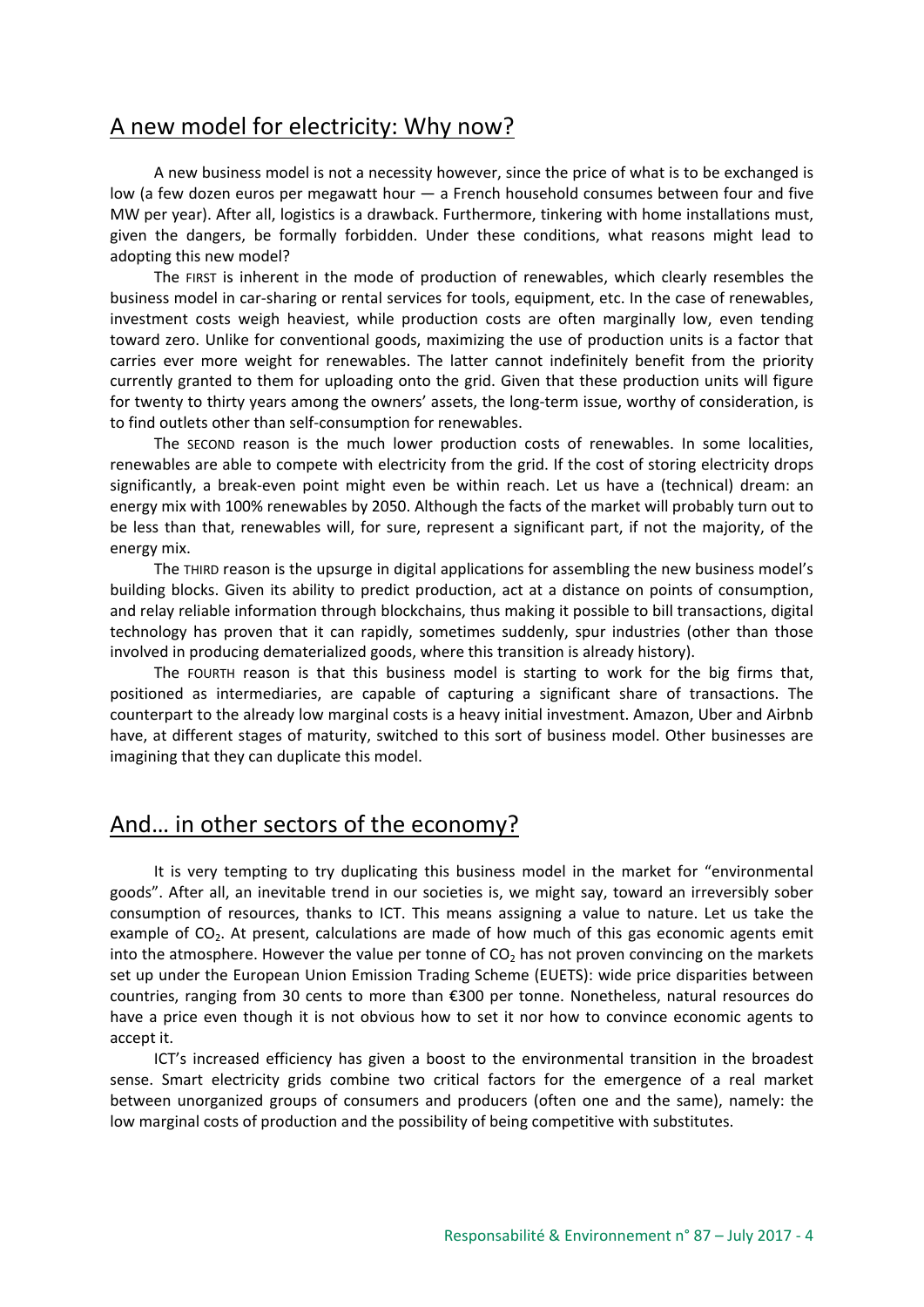Nonetheless, such markets do not seem to be emerging naturally in many other branches of the economy. In effect, few sectors can convincingly answer the question: how does digital technology — owing to its capacity for massively processing data and reducing the transaction costs of information — make a difference in competitiveness? Other than the transportation industry, which has many similarities with electricity grids, the business of recycling household appliances might be mentioned (usually incidentally). By using a data base with information about repairs, appliances could be sorted very fast as a function of the problems reported.

### A digital circular economy: For when?

The concept of a circular economy arose in relation to energy and, more broadly, the environmental transition. The basic principle underlying a circular economy (regardless of the often quite differing definitions of it) is to restore an economic value to a good that has no use-value for its owner. This is done either by transforming (recycling) the good or by renting it (car-pooling for rides, car-sharing for vehicle rentals). This is a relatively old concept in businesses with costly assets. In the building trade, ownership and use have been decorrelated for a long time now. The value of real estate is no longer the updated sum of the income that can be drawn from it. It often foils calculations that are purely economic.

### **Figure 2: Linear vs. circular economy**

Extract=> Produce => Consume => Throw away (Value 0) => Replenish the value Produce, Consume, Recycle Sharing, Renting, Using: Assets